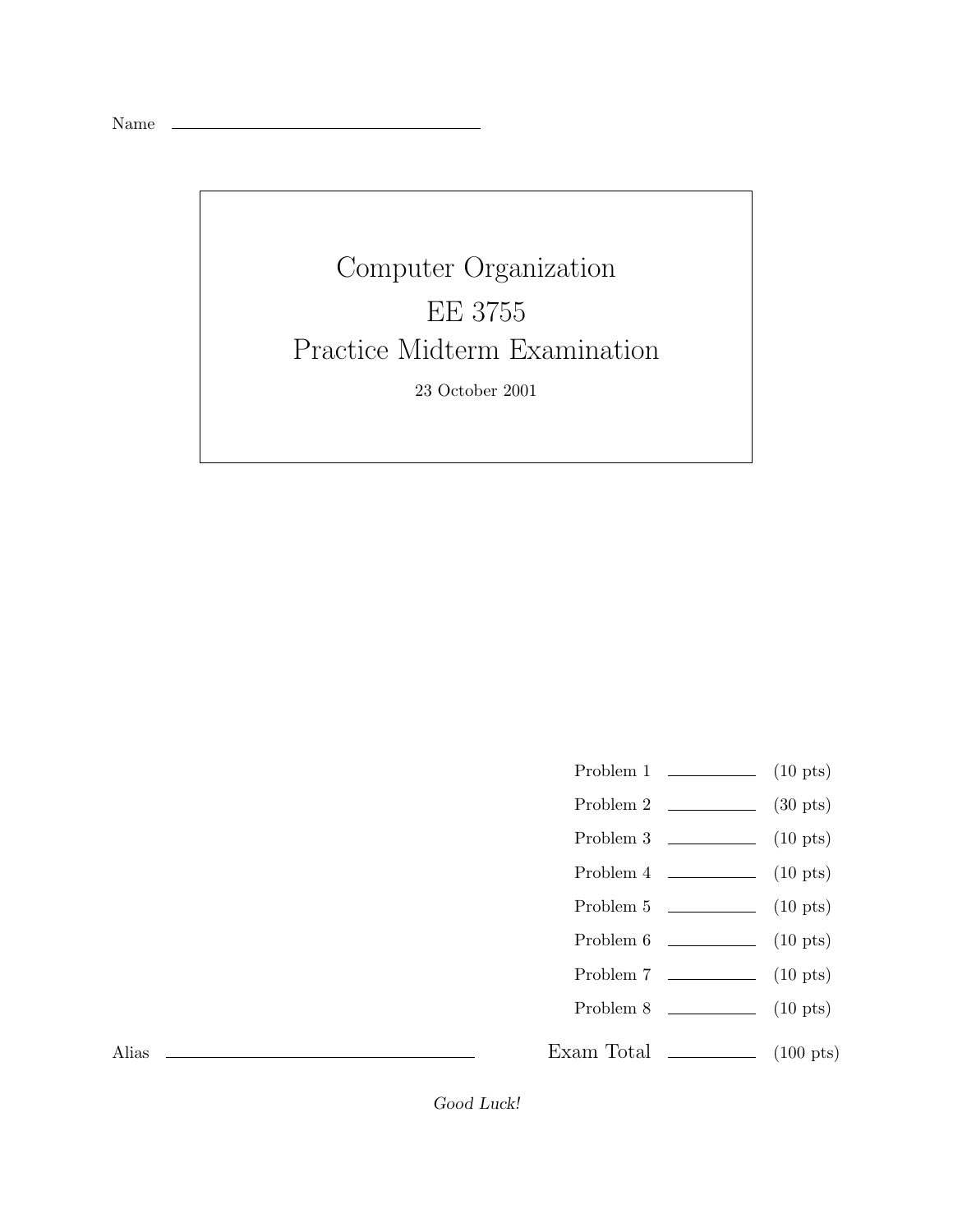Problem 1: Add Verilog code to the module below for the carry signals and sum[3] using the generate and propagate signals. *Hint: This is straight from the notes.* (10 pts)

```
module cla_3(sum,a,b);
  input [2:0] a, b;
  output [3:0] sum;
  wire [2:0] g, p, carry;
  assign carry[0] =
  assign carry[1] =
  assign carry[2] =
  assign sum[3] =
```

```
cla_slice s0(sum[0],g[0],p[0],a[0],b[0],carry[0]);cla_slice s1(sum[1],g[1],p[1],a[1],b[1],carry[1]);
cla_slice s2(sum[2],g[2],p[2],a[2],b[2],carry[2]);
```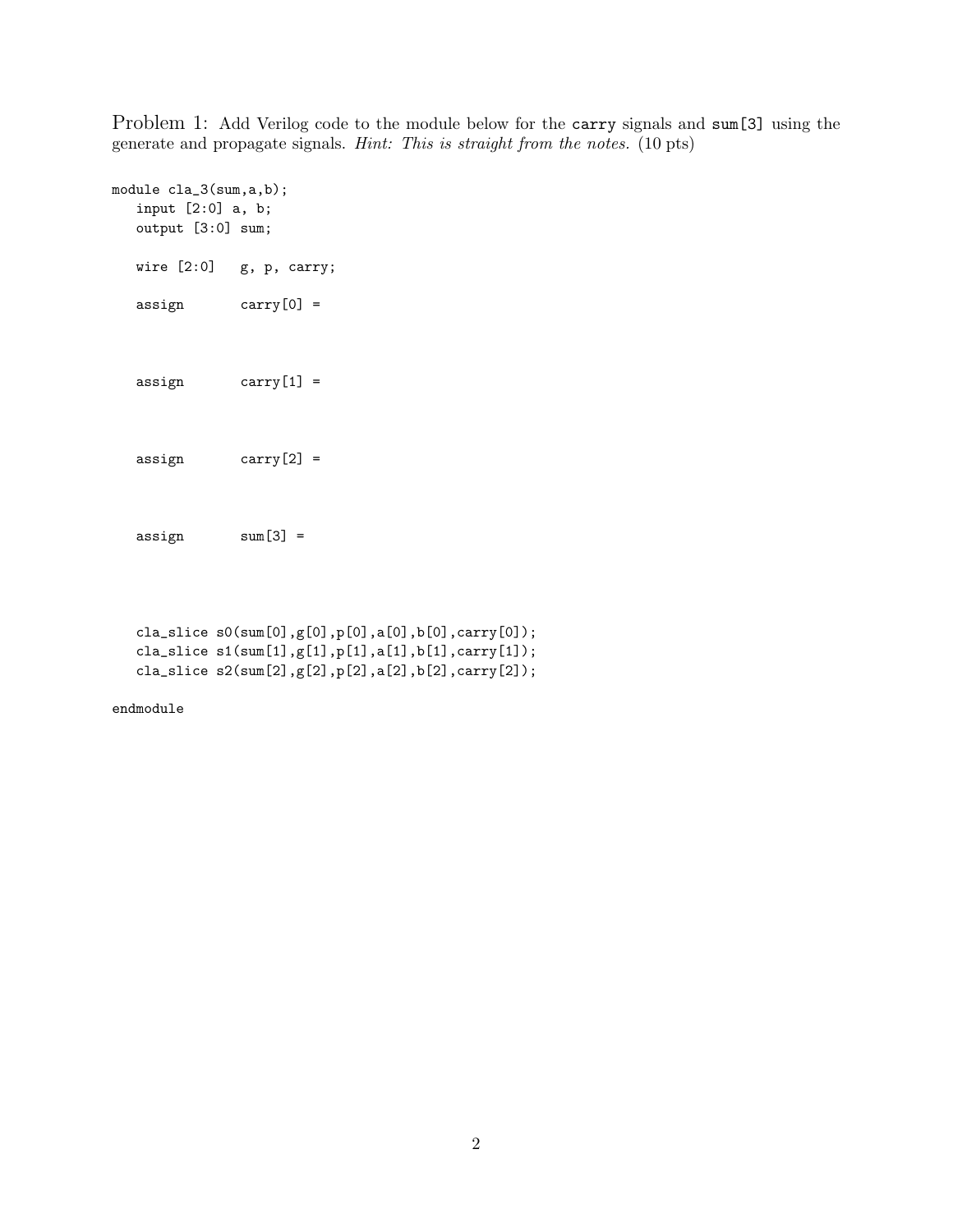Problem 2: Complete the module below so that it determines whether its input, a floating point number in IEEE 754 single format, is positive, zero, negative, and whether it is an integer. Output pos is 1 if the input is positive, neg is 1 if it's negative, etc. The solution can ignore special values  $(\pm\infty, \text{NaN}, \text{subnormals}, \text{etc.})$  (30 pts)

module fp\_flags(pos,zero,neg,int,single); input [31:0] single; output pos, zero, neg, int;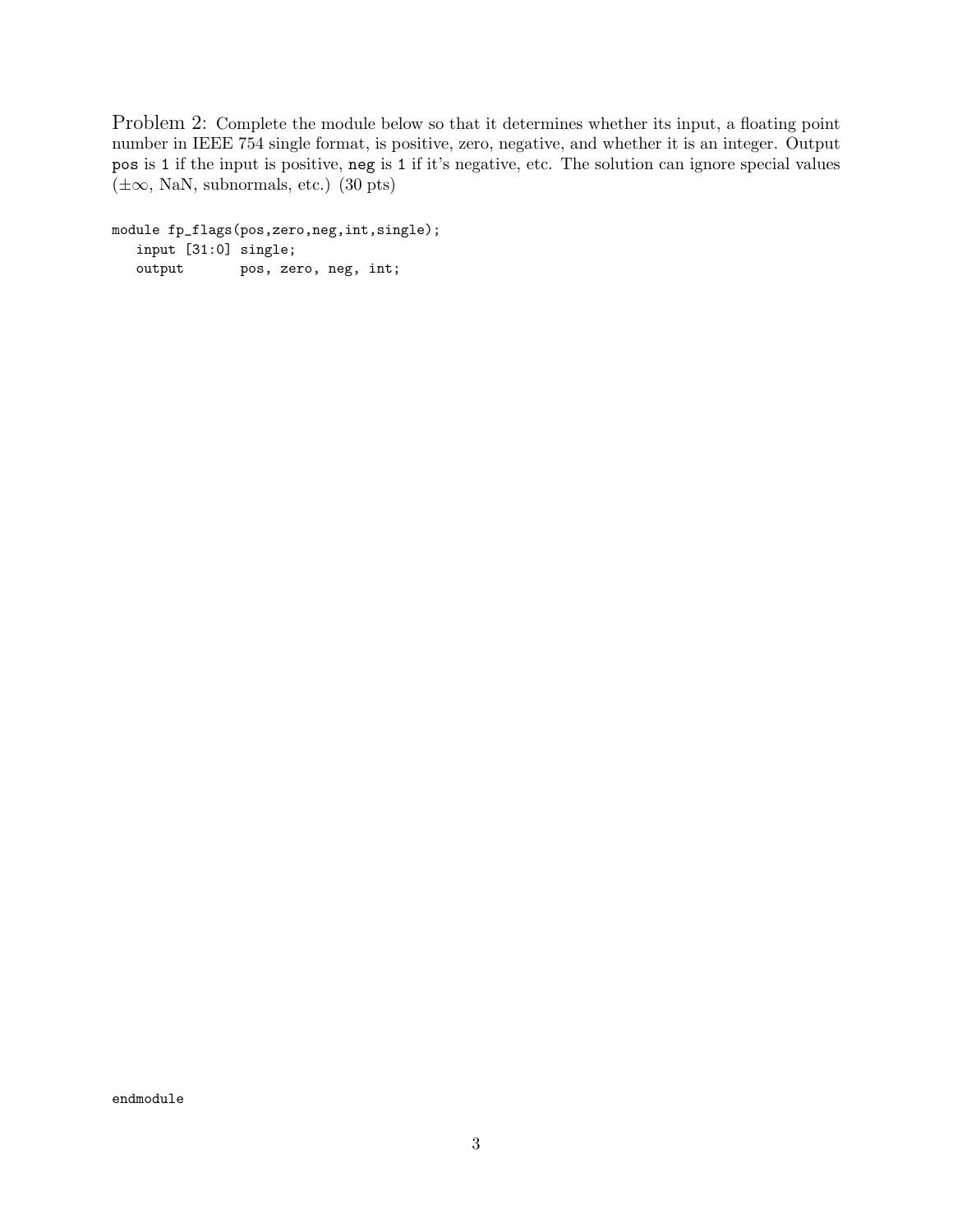Problem 3: The for loop in the code below looks harmless but is actually an infinite loop. Why? *Hint: It has to do with the way* i *is declared.* (10 pts)

```
module iloop(z,a);
  input [31:0] a;
  output z;
  reg [4:0] i;
  reg s, z;
  initial begin
     s = 0;for(i=0; i<32; i=i+1) s = s | a[i];z = !s;end
```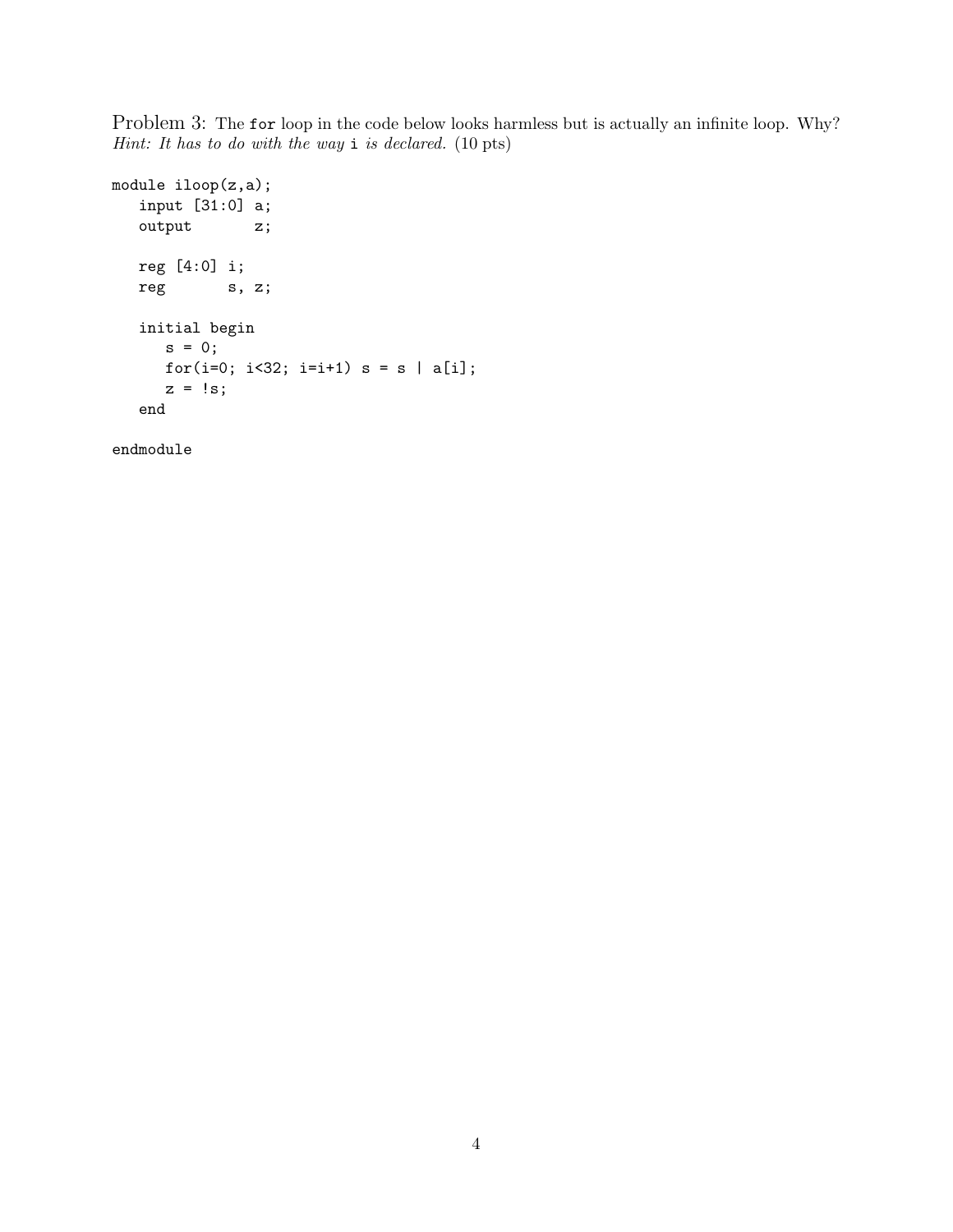Problem 4: Consider the adder modules below.(10 pts)

(*a*) What kind of adders are these?

(*b*) How do the speed of the two adders compare?

(*c*) Compare the amount of hardware that the adders will synthesize into. How is the second adder penny wise and *£* foolish?

```
module add_1(sum,a,b,clk);
   input [31:0] a,b; input clk; output sum;
  reg [31:0] sum; integer i; reg carry;
  always @( posedge clk )
     begin
        carry = 0;
        for(i=0; i<31; i=i+1) begin
           sum[i] = \infty[i] \& \infty b[i] \& \text{ carry}\tilde{a}[i] & b[i] & \tilde{c}carry |
                     a[i] &  \sim b[i] &  \sim carry |
                     a[i] & b[i] & carry;
           carry = a[i] & b[i] | b[i] & carry | a[i] & carry;
        end
   end
endmodule
module add_2(sum, a, b, clk);
   input [31:0] a,b; input clk; output sum;
  reg [31:0] sum; integer i; reg carry;
  always @( posedge clk )
     begin
        i = i + 1;
        if( i == 32 ) begin carry = 0; i = 0; end
        sum[i] = \tilde{a}[i] \& \tilde{b}[i] \& \text{carry}\tilde{a}[i] & b[i] & \tilde{c}carry |
                  a[i] & \tilde{b}[i] & \tilde{c} carry |
                  a[i] & b[i] & carry;
        carry = a[i] & b[i] | b[i] & carry | a[i] & carry;
     end
```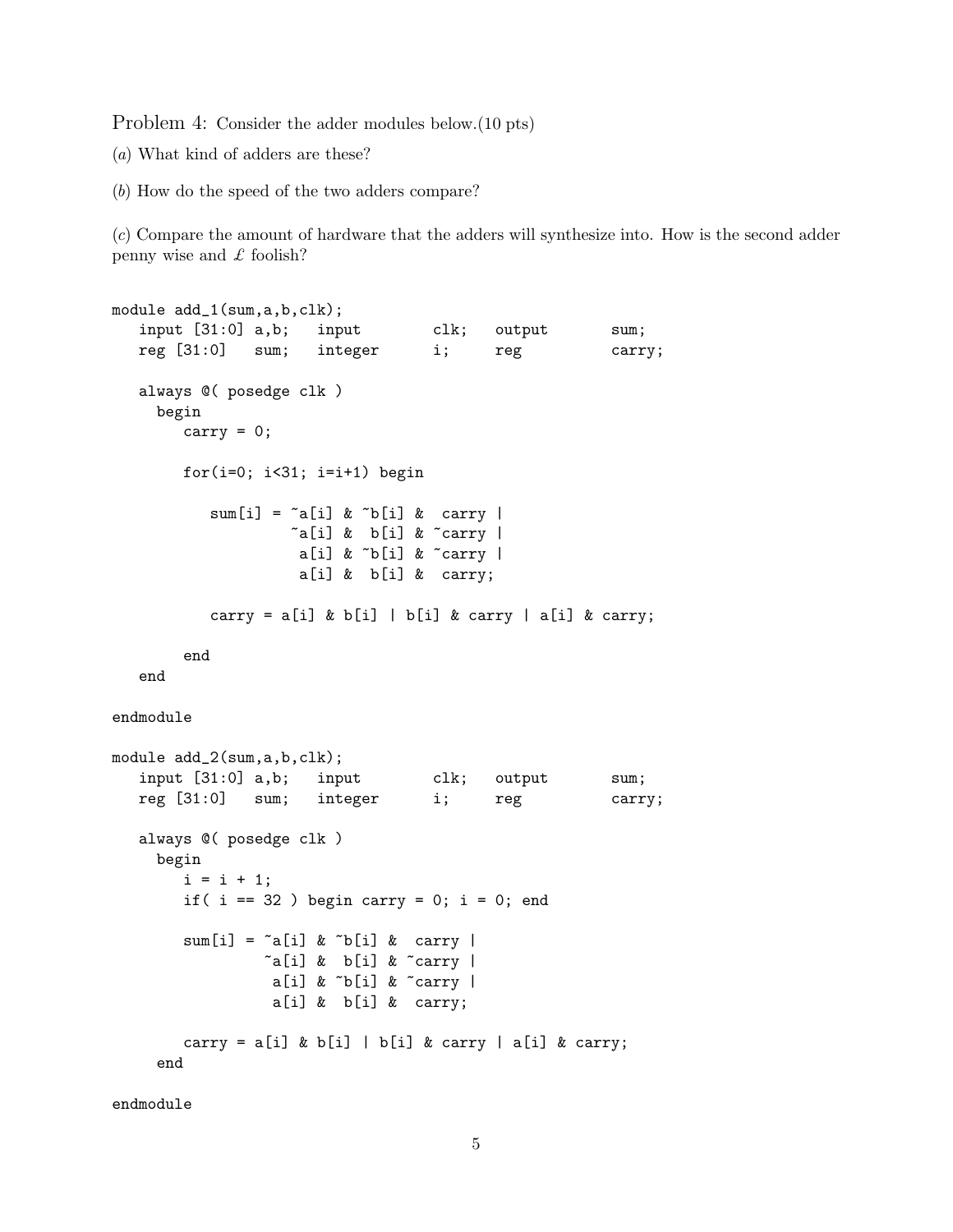Problem 5: Consider the module below. (10 pts)

```
module prefix_xor_4(x,a);
  input [3:0] a;
  output [3:0] x;
  assign x[0] = a[0];
  xor x1(x[1],a[0],a[1]);
  xor x2(x[2],x[1],a[2]);
  xor x3(x[3],x[2],a[3]);
```
## endmodule

(*a*) Suppose that each gate has a delay of one unit. How long would it take to compute the result?

(*b*) Suppose during a run of the simulator on the code above new inputs arrived at  $t = 100$ . At what simulated time would the results be available? *Hint: The first part is intentionally misleading.*

(*c*) How would timing obtained after synthesis relate to the times used to solve the first two parts?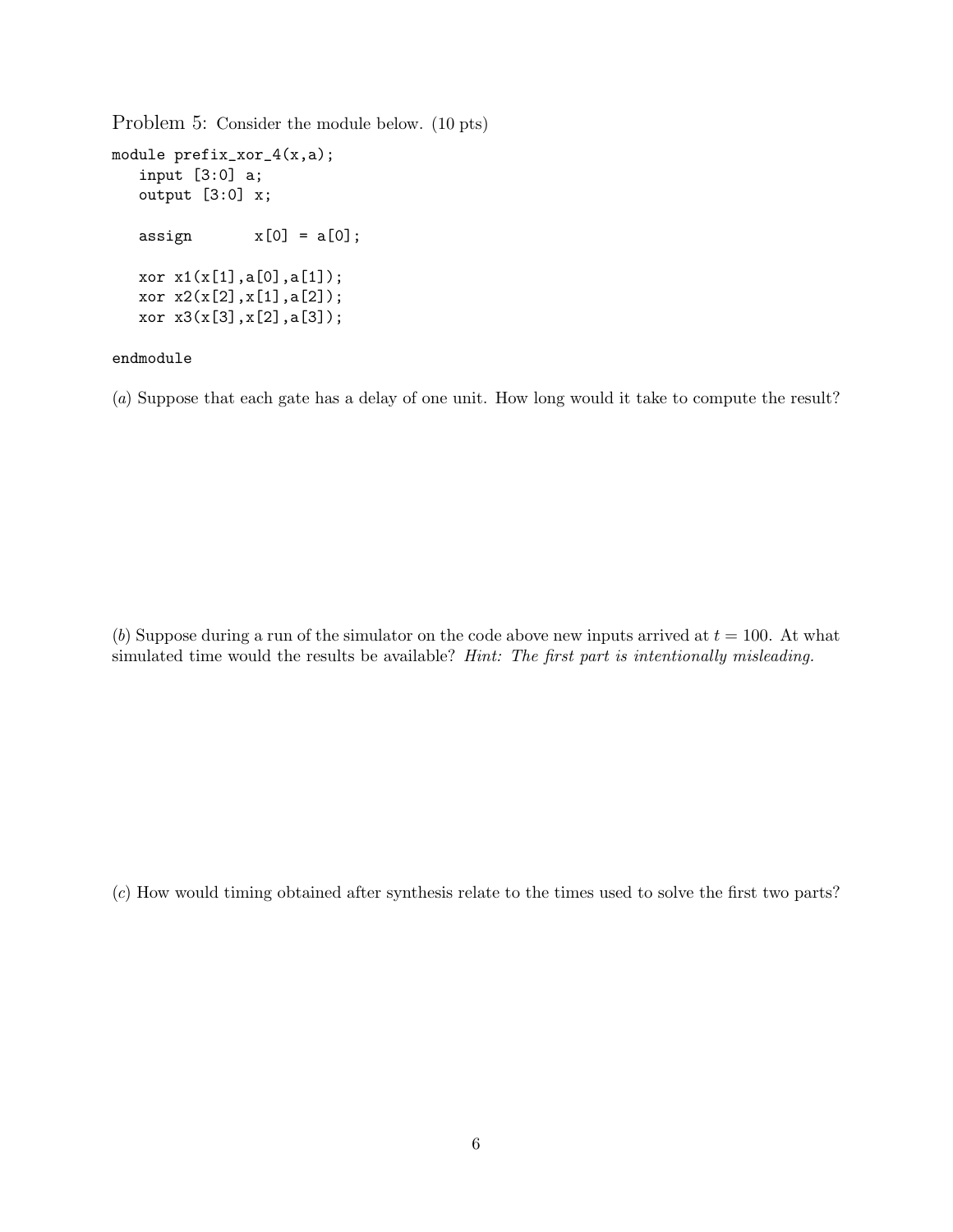Problem 6: In the module below fill in the values for c, whether the corresponding addition overflowed, and fix the last assignment. (10 pts)

```
module sums();
  reg [3:0] a, b, c;
  reg [5:0] d;
  initial begin
     a = 4'b0101; b = 4'b0001; c = a + b;
     // Unsigned decimal: c = Overflow?
     // Signed decimal: c = Overflow?
     a = -6; b = 4'b0001; c = a + b;
     // Unsigned decimal: c = Overflow?
     // Signed decimal: c = Overflow?
     a = -6; b = 4'b0001; c = a + b;
     // Unsigned decimal: c = Overflow?
     // Signed decimal: c = Overflow?
     a = 4'b1101; b = 4'b1100; c = a + b;
     // Unsigned decimal: c = Overflow?
     // Signed decimal: c = Overflow?
     // Suppose c and d are used for signed quantities.
     // Fix the assignment below.
     d = c;end
```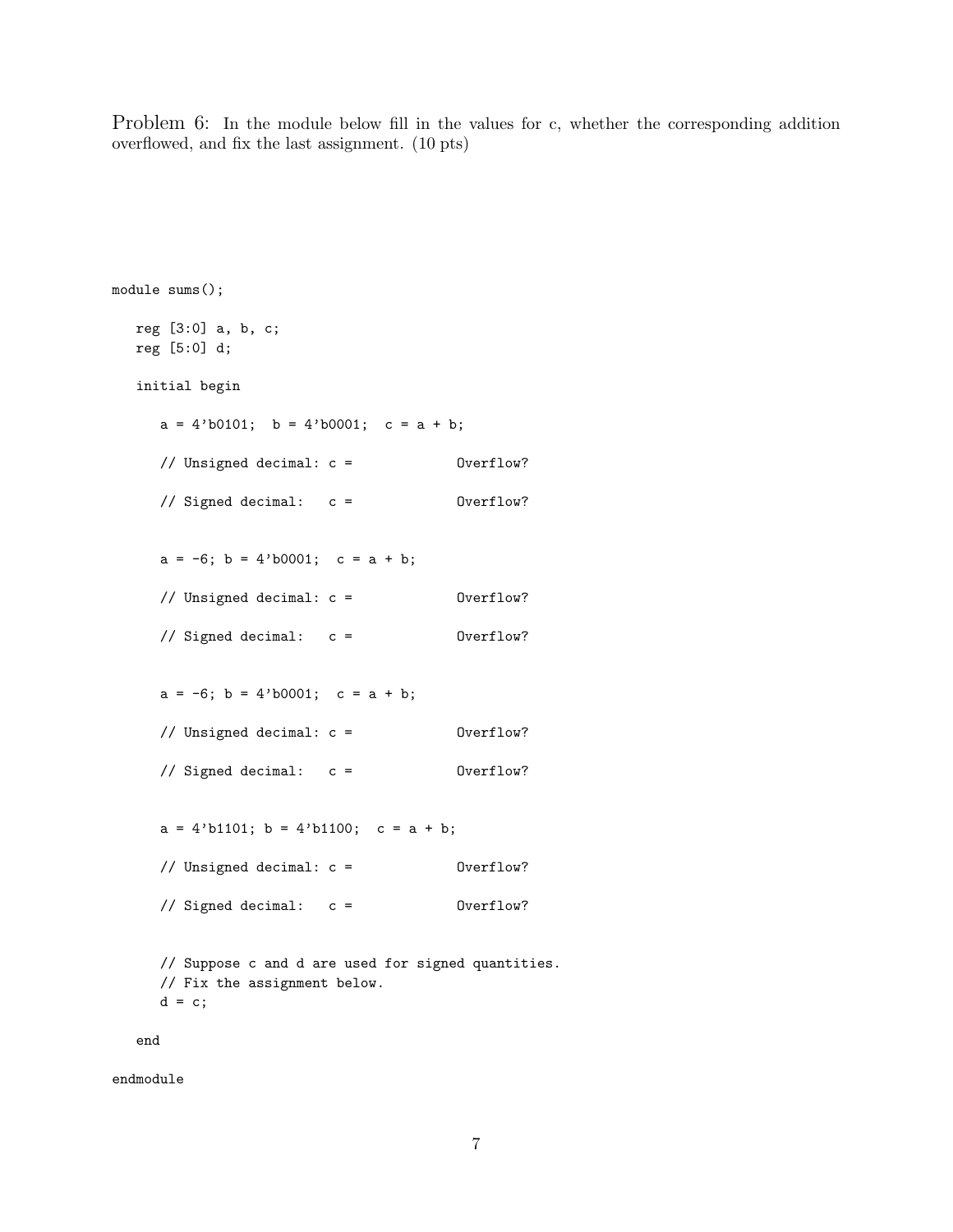Problem 7: Convert the module below to an explicit structural form. (10 pts)

```
module to_str(x,s,a,b);
   input [1:0] s;<br>input a,
                a, b;
   output x;
   assign x = s == 2 ? a : b;
endmodule
```